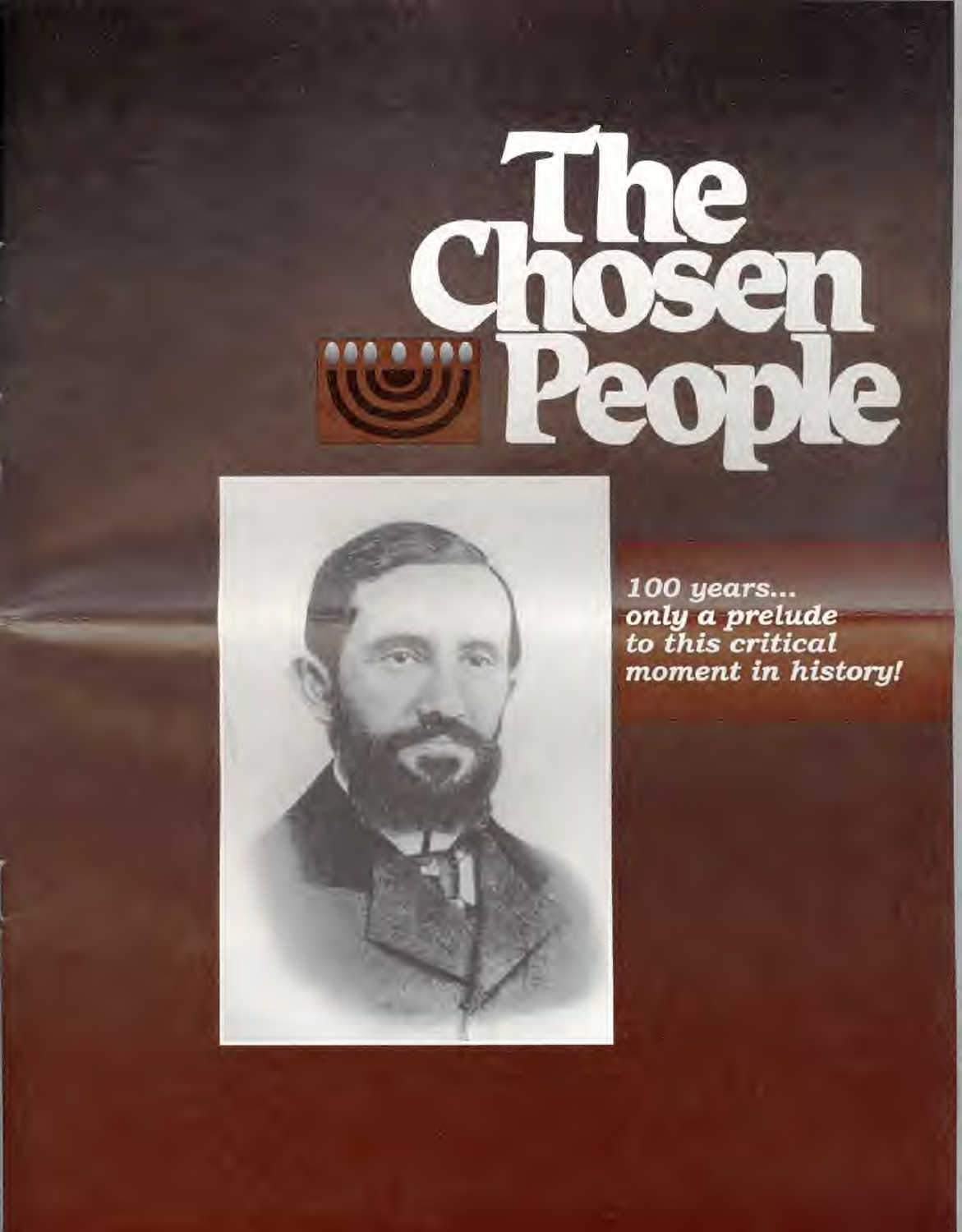



*Leopold Cohn, Founder Chosen People Ministries* 

# **IN SEARCH OF THE MESSIAH**

hese are strange words to come from an Orthodox rabbi. Yet they were the instructions given to Leopold Cohn, a young man engaged in rabbinic study before the turn of the century in eastern Hungary.

sailed for America in 1892. On his arrival, he found a large European Jewish community. Some had come to seek material fortune. Others were more concerned with spiritual freedo

#### *Scripture opened his*  Obediently, Rabbi Cohn *eyes to the truth.*

From a Jewish man who had made a similar journey of faith, . Leopold Cohn received a Hebrew New Testament. In it he read, for the first time, "This is a book of the generations of Yeshua, the Messiah, the son of David, the son of Abraham." As Rabbi Cohn read, he found the answers to all of his yearnings and concluded that Jesus (Yeshua) was truly the promised Anointed On

Naturally, Cohn began sharing the Scriptures with the Jewis



*Women came to learn English and sewing Many also fiund the Messiah.* 

### CHOSEN PEOPLE MINISTRIES *100 years of amazing history!*

Rabbi Leopold Cohn establishes a ministry to Jewish people in Brooklyn, New York that evolves into Chosen People Ministries.

A dispensary, sewing class and English class are organized to meet the needs of Jewish immigrants in Brooklyn. Along with these basic helps, the Gospel is shared from a Jewish perspective.

A soup kitchen is set up in France to snatch Jewish people from the jaws of the Holocaust.

> Israel is established as a state -- CPM plants an evangelistic presence that continues to this day.

Established an outreach in Canada

**1894 1920 1944 1948 1967**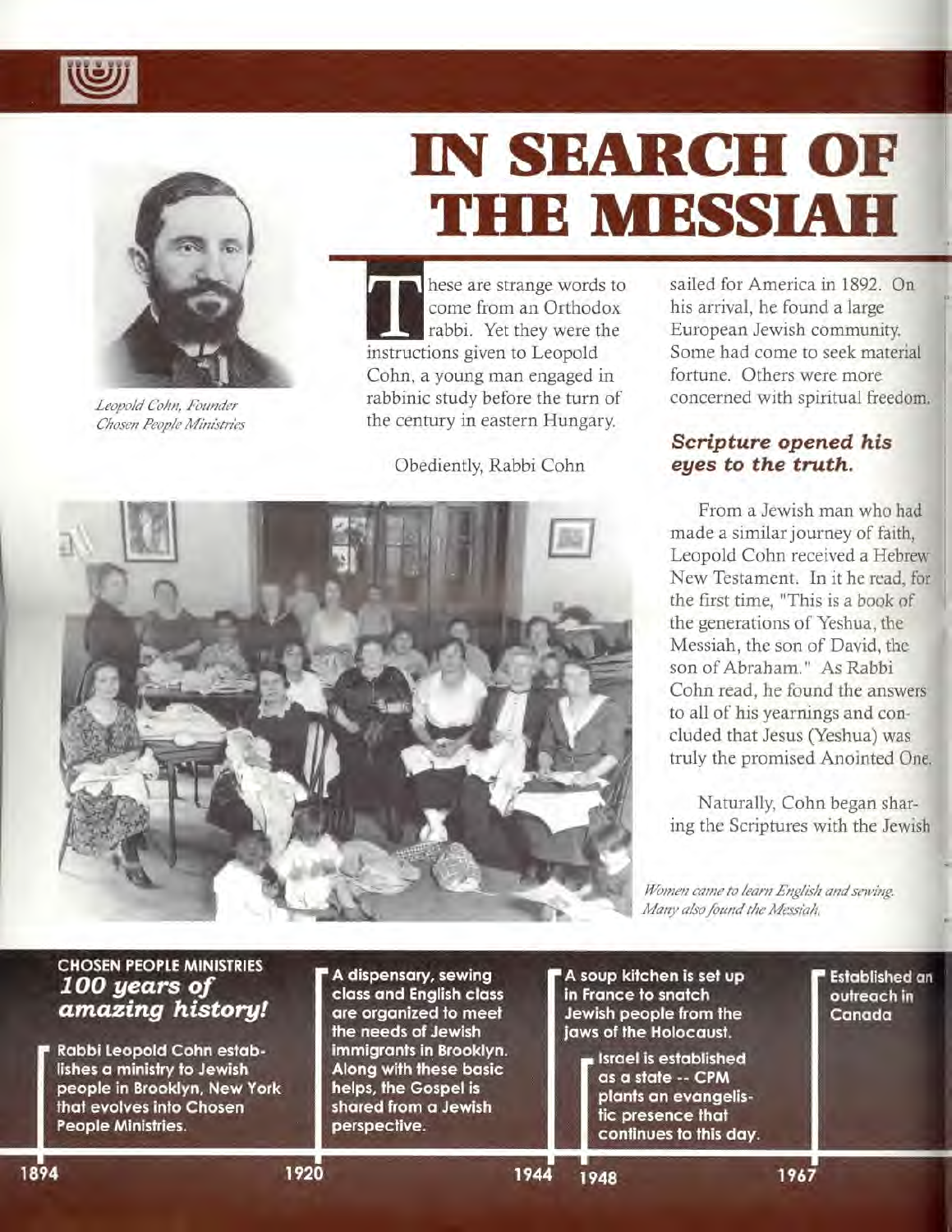## *"Go to America, where people know more about the Messiah!"*

people around him in Brooklyn. "I showed them from the Scriptures that to believe in Yeshua was Jewish faith, real Jewish faith."

#### *His faith discovery became a lifelong calling.*

Sharing his discovery of the Messiah became Leopold Cohn's life calling and the guiding principle for the mission he founded in 1894 -- which developed into Chosen People Ministries.

Meetings were first held in a storefront that once served as a horse stable. The mission's first Bible study was attended by eight Jewish people. In the course of his lifetime, Leopold Cohn baptized over 1,000 people! w

*Leopold Cohn based his work jar the Lord on finth and in response to Romans 116:* 

*Tor I am not ashamed of the*  Gospel of Christ: *for it is the power of God unto salvation to every one that believeth; to the Jew first, and also to the Greek"* 



**10** *0* **0** <u>سي</u> **40 400W**  .<br>"

*This building in New York City once served as CPM's headquarters. The headquarters moved to Charlotte, North Carolina in 1988.* 

A nationally televised "Passover" program is aired in the U.S. Tens of thousands hear the Gospel from a Jewish perspective. Outreaches expand to South America.

Full-page evangelistic ads carried in the New York Times, Los Angeles Times, Chicago Tribune and other major dailies generate an avalanche of Jewish inquirers. "Jews for Jesus" evangelistic programs launched.

Spearhead movement to plant Messianic congregations sensitive to Jewish culture and traditions.

**New freedom in the former Soviet republics allows CPM to expand its ministry into Ukraine and Russia.**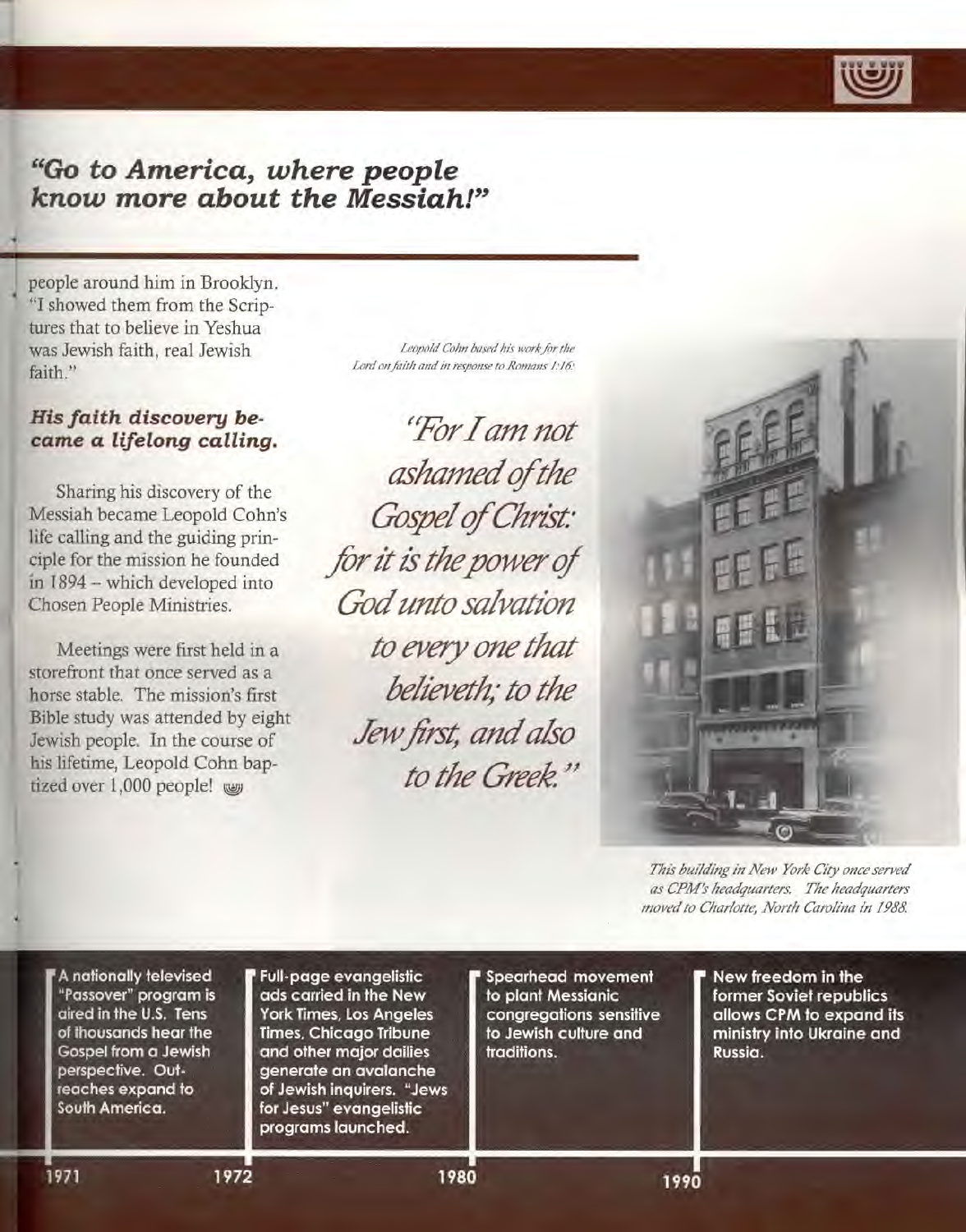

### *Critical steps to "SHALOM -- 2000"*

- **1. Establish a CPM ministry in every location around the world where there is a Jewish population of 100,000 or more.**
- **2. Send 20 new missionaries to key cities in North America.**
- **3. Send 20 new missionaries to Israel.**
- **4. Send 20 new missionaries to other key countries around the world.**

994 marks CPM's centen-<br>
nial year and a time to<br>
celebrate God's blessing and<br>
direction over the past 100 years. nial year and a time to celebrate God's blessing and It's a time to thank God for the missionaries and workers who have proclaimed the good news of our Messiah to God's chosen people.

Today there are more than 300,000 Jewish believers in the US. Add to that the thousands in Israel, Canada, Argentina and the former Soviet republics, and it is evident that celebration is appropriate.

But because there's a greater movement of the Spirit among Jewish people now than at any time since the early church, Chosen People Ministries is using this unique "moment in history" to launch an exciting new evangelism initiative called SHALOM 2000 -- Lasting Peace for God's Chosen People!

Over the next 6 years we are determined to establish dynamic evangelism outreaches in all 11 key countries that are home to more than 80 percent of Jewish people.

Photo by Blackstar





## *Israel...our first priority.*

Because we believe Israel will soon surpass the U.S. in Jewish population, we want to place 20 missionaries in the Jewish State by the year 2000. These will be evangelists and disciplers who will reach the unreached, plant churches, train believers in evangelism and assure the presence of a dynamic witness in all major cities of Israel.

#### *America...a field ripe to harvest.*

According to *National & International Religion Report,*  "Jews are among the United States' most 'unchurched' people. There is a great need for evangelism and church planting in the United States."

#### *Russia and Ukraine... incredible new opportunities.*

Persecution and isolation have left almost 750,000 Jewish people more open to the Gospel than any Jewish population group ir 1 the world today. We dare not miss this opportunity.

#### *France... Western Europe's largest Jewish community.*

At 530,000, the substantial Jewish population of France has long been ignored. Evangelical Christians are few among the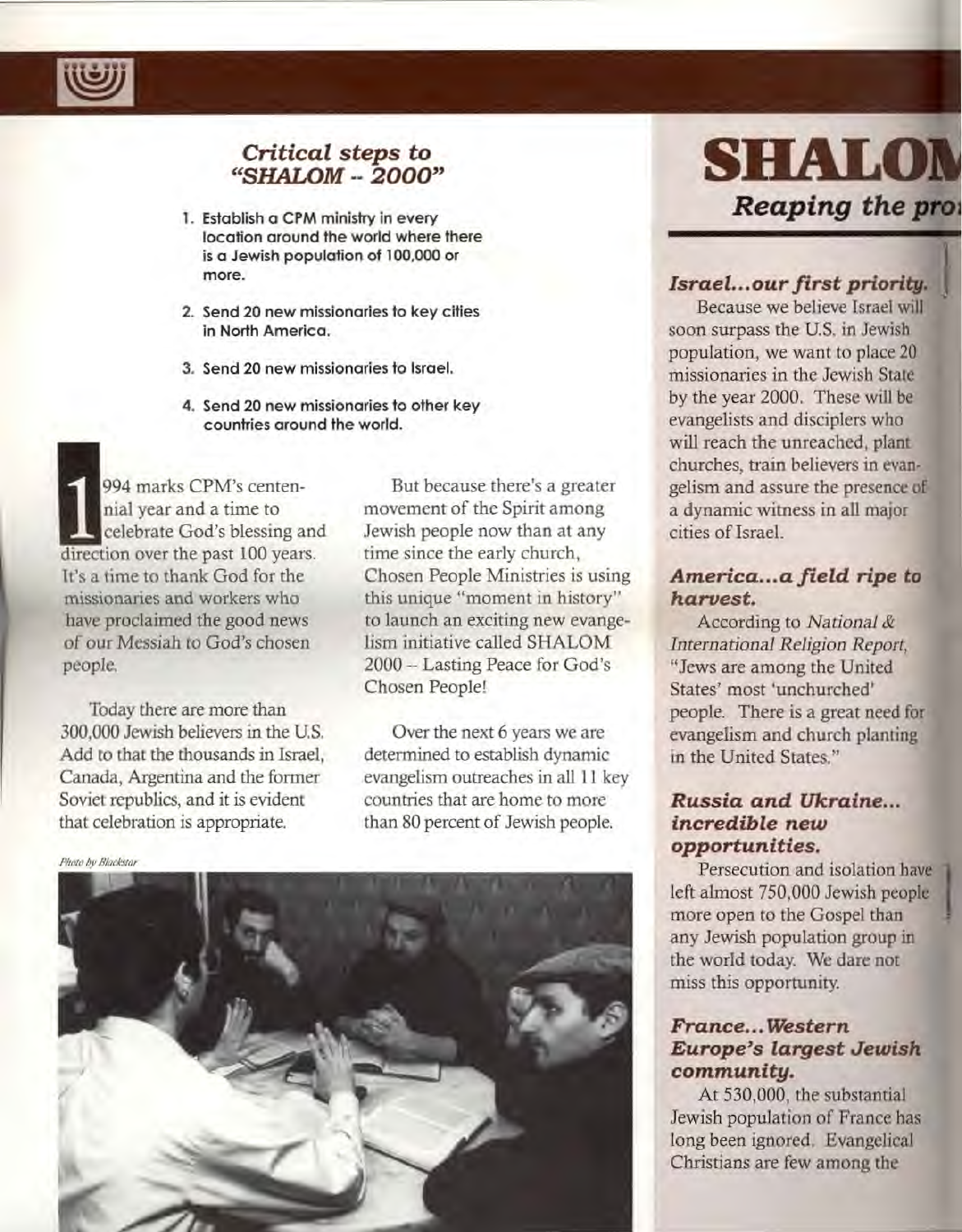**VI 2000! ornised harvest.** 

French. And only help from the outside will impact this significant unreached people group for Jesus Christ.

#### *Great Britain...*

Historically a safe haven for Jewish people. Today the Jewish population numbers 300,000.

#### *Canada...*

A welcome refuge now has 310,000 Jewish people, mostly in urban areas.

#### *Argentina...*

Claims Latin America's largest Jewish concentration with approximately 213,000.

#### *South Africa...*

Largest among the Jewish populations in Africa with 105,000.

#### *Brazil...*

More than 100,000 Jewish people claim South America's largest country as their home.

#### *Australia...*

Even the land "down under" has 89,000 Jewish people and almost no Messianic witness.

*Over the next 6 years, we want to send 60 new Missionaries into key Jewish population centers.* 



#### *Photo by Steve Burr*

#### *Come celebrate with us!*

Longstanding traditions are more important to Jewish people than any people group I am aware of in the world today. We celebrate Yom Kippur -- the Day of Atonement, Pesach

-- the Passover as recorded in Exodus 12, Sukkot

-- the Feast of Tabernacles from Leviticus 23 to name a few.

From an historical perspective, 100 years of outreach by Chosen People Ministries is not a huge milestone. Yet CPM is one of the oldest ministries to Jewish people in existence today. Jews for Jesus and Friends of Israel both developed out of CPM outreaches. And we're glad for their ministries.

But God has blessed us with 100 years of sharing His truth. And we're facing an incredible challenge between now and the year 2000.

I trust you'll join us in celebration. Pray for our expanded vision. And consider sending a special gift right now in thanksgiving for the 300,000 Jewish believers in our nation today -- and the tremendous challenges we face around the world.



Sam Nadler; Preside Chosen *People* Ministries

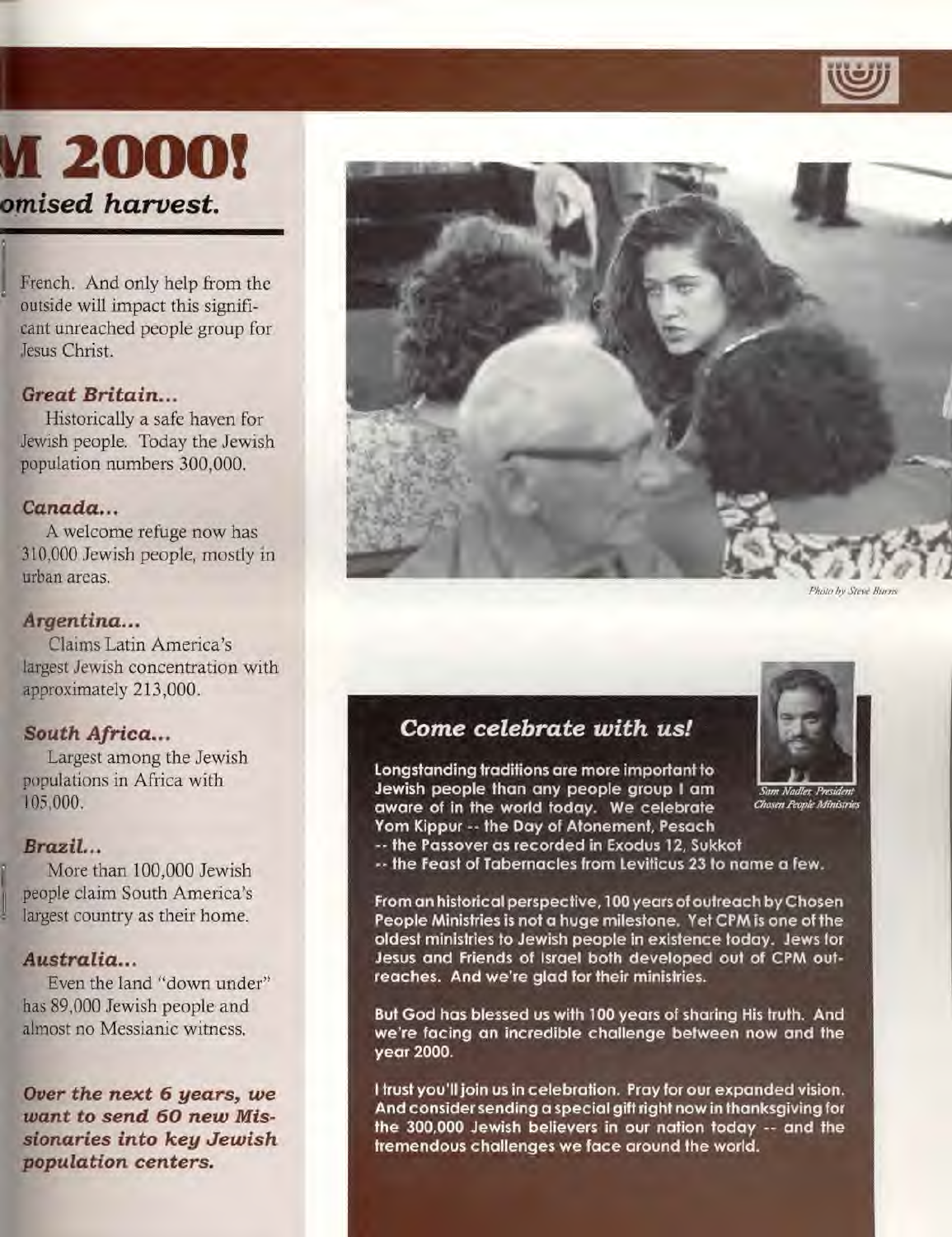



#### Scott Brown *CPM*Missionary (93)

# **IF IT'S JEWISH**  WE HAVE **IT!**

The neon sign in the win-<br>dow reads, "If it's Jewish<br>we have it." The little<br>hookstore is one of the bubs of dow reads, "If it's Jewish, we have it." The little bookstore is one of the hubs of the Orthodox Jewish community in greater Washington, D.C.

I was there trying on a kittel (a garment worn by the person who conducts a Passover seder). While buttoning up the long laced shroud, I overheard a young man urgently asking the owner, "How do I learn to interpret the Scriptures? I need to learn!"

Such a scene isn't uncommon; young Jewish people growing up

in nonreligious families often come to a place in life where they need to know what Jewishness means.

*My heart was breaking as the young man clung to the store owner's every word.* 

The two men walked through the store as the elder heaped books upon the zealously attentive young man. Then the young man asked, "How can we know He is not our Messiah?" At this point, I moved closer.

The storeowner explained, "The Messiah couldn't have

## *Have you ever wondered...?*

Why do Jewish believers not observe the same traditions most Christians do at Christmas time?



Jewish believers honor the importance of God sending His Son into the world. We share the wonder of the supernatural event that caused a virgin to conceive and bear a son by the Holy Spirit. We celebrate His coming into a humble stable in the Holy Land.

But for the sake of our people, many Messianic believers choose not to adopt the Gentile traditions that go beyond the biblical truth. Christmas trees and all the adornments the holiday season has taken on tend to build walls between us and our Jewish families and neighbors. In order to keep the lines of communication open and maintain our Jewish distinctives, it's not always wise to adopt these Gentile traditions.

come! After all, the world is not at peace. Were He the Messiah, wars would have ended!" I was saddened to hear this classic misrepresentation of Jesus's ministry. His first coming brings internal peace to every faithful believer, and His second coming will bring external global peace.

I waited in the parking lot, praying for the right words to say to this young Jewish seeker. As he opened his car, I said, "Excuse me. My name is Scott Brown. Forgive me for eavesdropping. I overheard your conversation in the bookstore. And the questions you were asking are among the most important questions a Jew can ask."

The young man introduced himself as Eric and poured out his story with passion. He was married to a Christian who said she would love him regardless of what he believed. But what did he believe? Eric felt he should at least know what he was supposed to believe as a Jew

I was so overwhelmed by the providence behind our meeting, I could barely hold back my tears.

"Eric, I have some wonderful news!" I told him.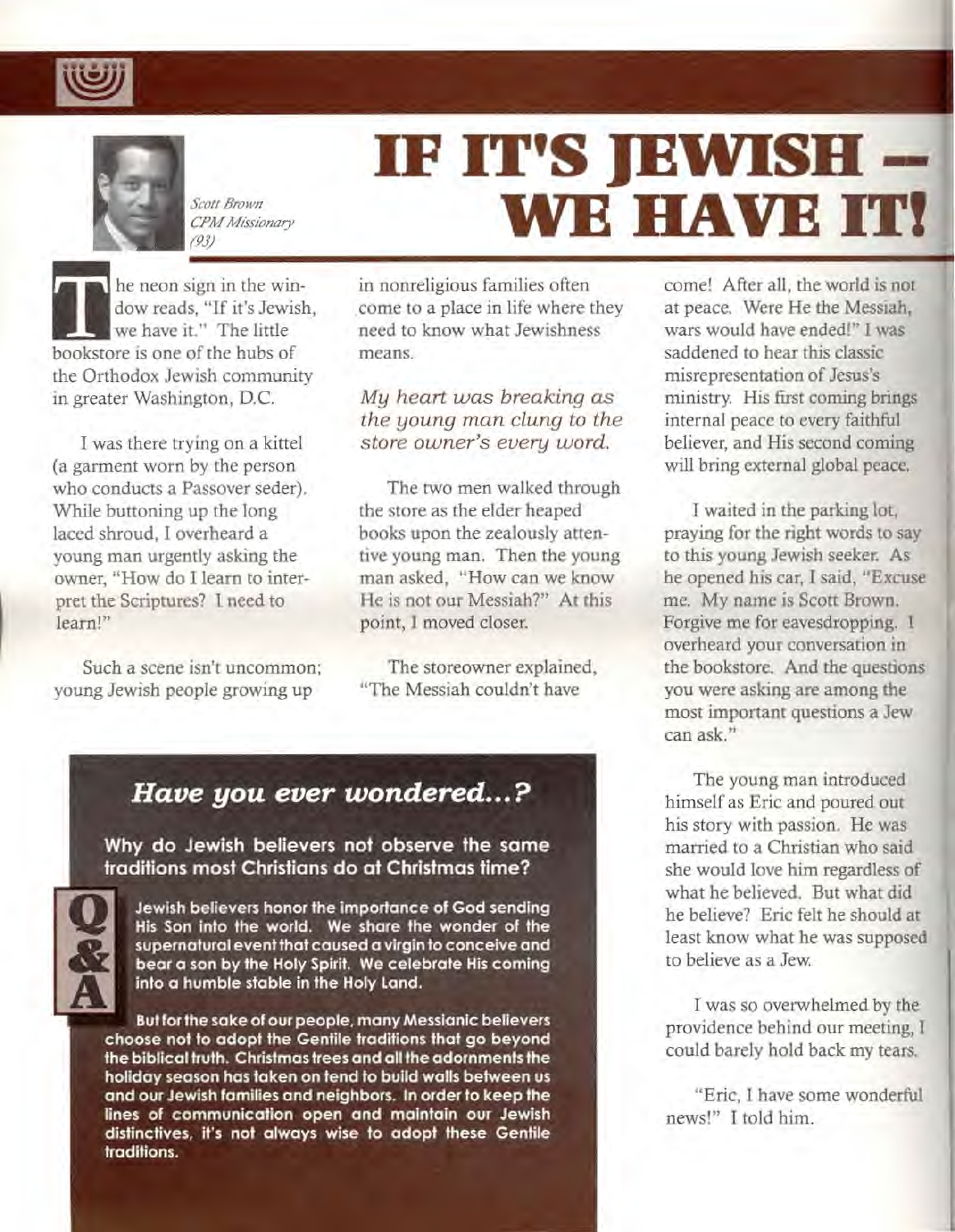## *How an "accidental" encounter in*  **a** *bookstore changed a life forever.*

"The Bible contains the solution that doesn't compromise your marriage, your Jewishness, and best of all your relationship with God!"

Eric was interested in learning from the Scriptures, so we met weekly to discuss the Torah and the Bible. Over time, we developed a sincere friendship. After one particular Bible study, I felt it was time to risk our friendship for the sake of his eternal destiny. As we parted, I asked him, "Consider the facts of history, the facts of prophecy fulfilled and decide if the Bible is trustworthy. And if it is, what will you do about your separation from God, your need for forgiveness of sin.... What will you do with Jesus?"

Ninety minutes later Eric called. He had gone directly to find his wife so they could pray together. Eric had asked God to forgive his sin. "Scott," he said, "Yeshua (Jesus) is my Savior!"

The neon sign at the bookstore had promised everything Jewish, but Eric had discovered the one Jewish thing the store did not offer: the Jewish Messiah, Jesus.

*Editor's Note: Shortly after this story, Eric proclaimed his faith before Son of David Congregation and was baptized. Scott Brown is the CPM missionary and church planter of Son of David in Silver Spring, Maryland. Eric and his wife, Aletha, are faithfully serving in various capacities in the congregation.* 



#### *GOOD NEWS...BAD NEWS... PRAYER NEWS*

Please use these news briefs as a basis for prayer and thanksgiving.

#### NEW CONGREGATION FOR ISRAEL...

A 100-year-old building in Jaffo houses the newest location for a Chosen People Ministries congregation in Israel. In September, Chosen People missionary Albert Israeli opened the doors of Beit Sar Shaloam (House of the Prince of Peace) for services.

The first service was filled to capacity! Already, Albert is faced with the dilemma of needing a larger facility.

#### REVIVAL IN BRAZIL...

In Brazil, Pastor David Klawa of the First Baptist Church of Da Lapa has noted that revival is taking place, and in particular, Jewish people are coming to faith. Seeing a need for Jewishsensitive teaching, Pastor Klawa has invited Sam Nadler, President of Chosen People Ministries, to come speak at his 12,000 member church.

#### COMMUNITY SEMINAR ON INTERMARRIAGE...

Because one out of two Jewish people marries a non-Jew, Olive Tree Congregation in Plainview, New York, sponsored a community seminar on intermarriage at the local public library. In addition to members of Olive Tree Congregation, 35 other Jews and Gentiles attended the seminar. CPM missionary Michael Rydeinik reports one couple from the seminar has already visited his congregation. And he expects others will also come to visit.